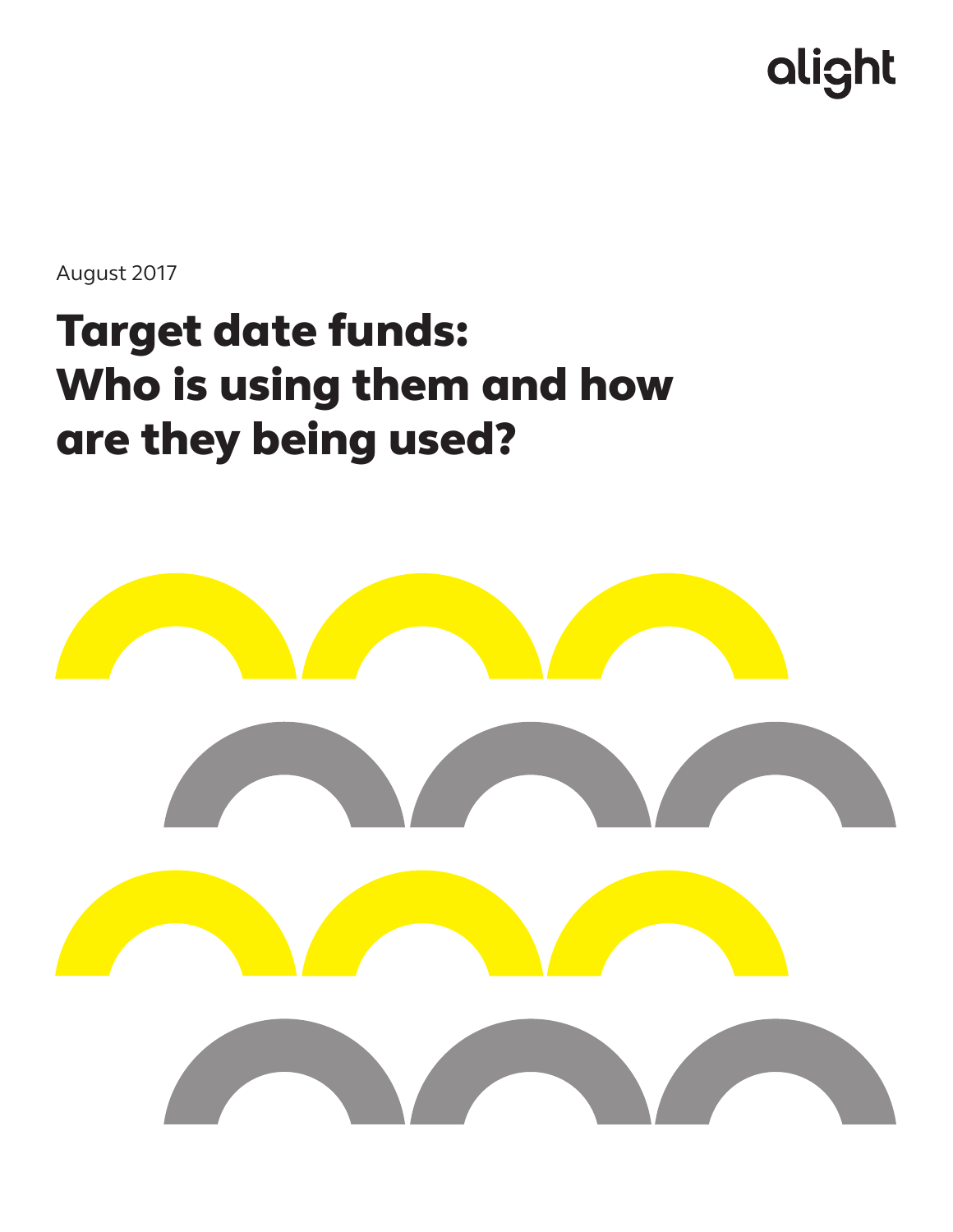Contact Information Rob Austin Director of Research +1.704.646.1260 rob.austin@aonhewitt.com

Within defined contribution (DC) plans, the past 10 years can be described as the decade of the target date fund (TDF). Aided in part by the Pension Protection Act of 2006, sponsors added TDFs to plans in droves and participants flocked to them. With their "all-in" investment simplicity and automated de-risking glide paths, TDFs were seen as a panacea for the investing woes of DC plan participants. However, with years of usage data under our belt, Alight Solutions finds that TDFs are actually more of a blunt instrument. Few would argue that they are worse for participants than stable value or money market funds—long the default investment options for plans before TDFs arrived. But we have discovered that TDFs are not being used as the turnkey solution they were designed to be.

This paper shares data from over 1.5 million TDF users across roughly 100 large DC plans to show the profile of a typical TDF user, the prevalence of partial TDF users in plans, and the impact of automatic enrollment on TDF usage. It is our hope that this data will help plan sponsors and the DC industry determine if TDFs are an ideal long-term solution for plan participants.

### Target date funds are nearly ubiquitous in DC plans

Over the past decade, target date funds have grown to the point where they have now

33+52+71+81+86+90 100% 0% 2005 2007 2009 2011 2013 2015 **33% 90%** become a staple in DC plans. In 2005, only one out of every three plans provided a TDF. Now, the percentage is 90% and is expected to grow even higher.<sup>1</sup>

# The vast majority of DC participants are using target date funds

Participant usage of TDFs has grown hand in hand with employer adoption. We now find that seven out of every 10 actively enrolled participants invest a portion of their balances in a TDF. With such popularity, it should come as no surprise that TDFs are popular across all demographics. They tend to be most favored by participants who are younger, are lower paid or have shorter tenure.

When we look at the "average" actively employed TDF investor, we find that "she" has the following characteristics (females barely edge out males—50.3% versus 49.7%):

| Average plan balance             | \$69,000 |
|----------------------------------|----------|
| Average age                      | 43       |
| Average tenure (years)           |          |
| Average salary                   | \$54,000 |
| Average asset allocation to TDFs | 71%      |
|                                  |          |

#### Percentage of plans offering TDFs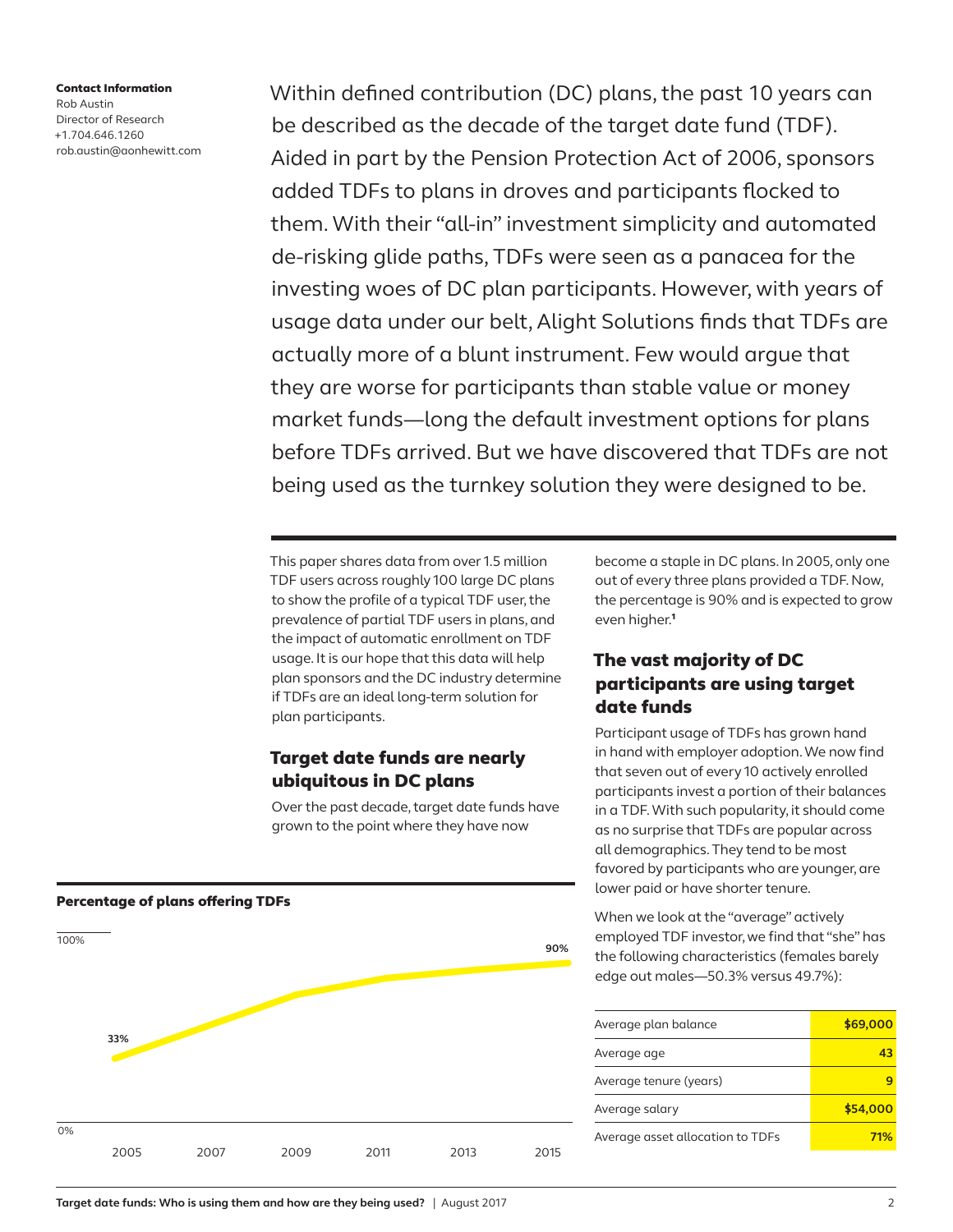### Actively employed participants using TDFs

Percentage of participants  $\sim 10$ **Contract** Distribution of investors

By age 88+ 78+ 68+ 63+ 60 18+ 26+ 23+ 23+ 10 <30 30–39 40–49 50–59 60+ 100% 0% 88% 78% 68% 63% 60% 18% 26% 23% 23% 10% **Age**

By salary



By tenure (years)



Averages tell only part of the story. As we dive deeper into these numbers, we find that there is pretty wide dispersion of the data. Even though a very high percentage of people under age 30 invest in TDFs, they collectively represent less than 20% of all TDF users.

This is attributable to the fact that those in their 20s participate in the plan at lower levels than other age groups. Nearly half of all actively employed participants who invest in TDFs have fewer than five years of service.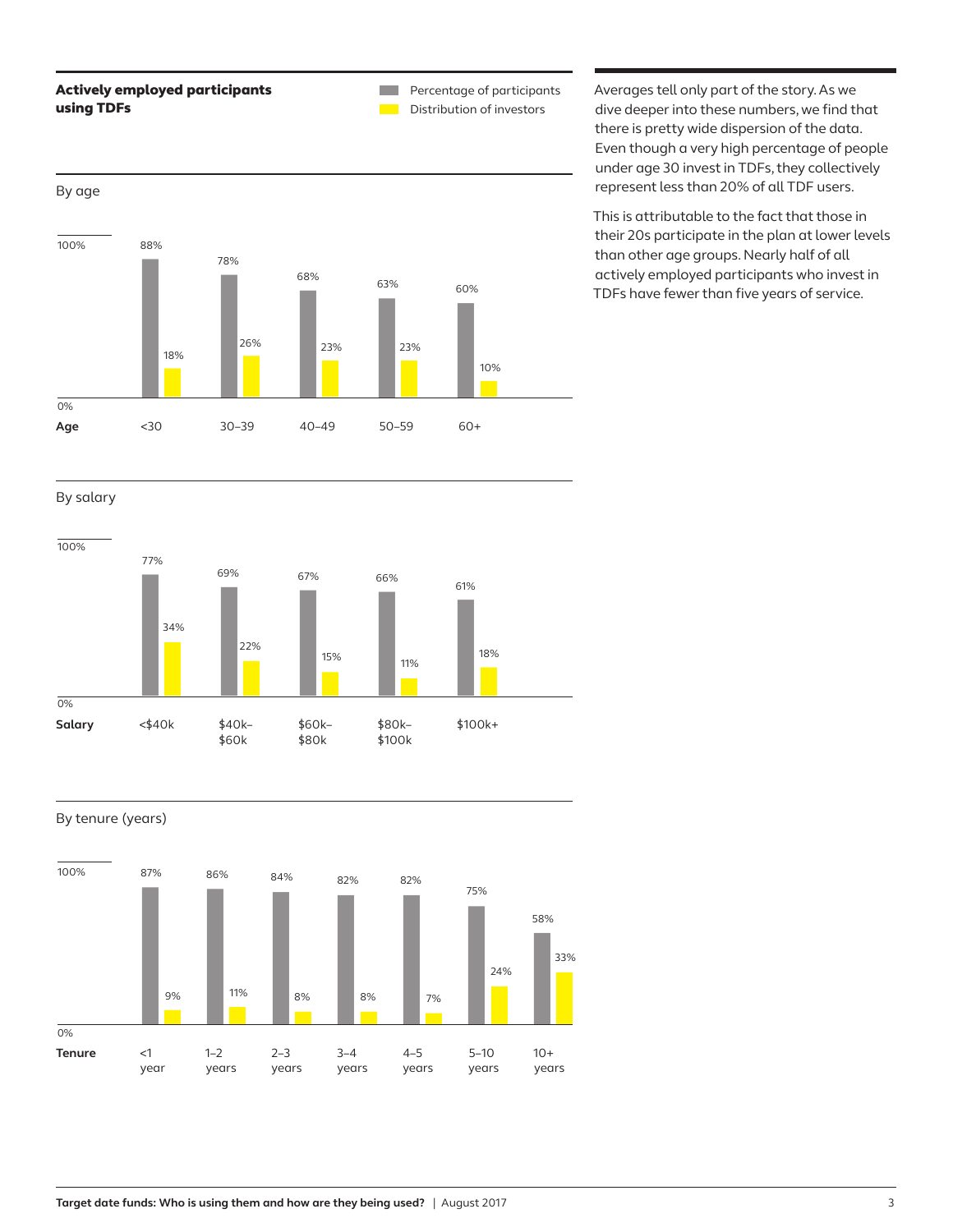#### Percentage of balances invested in TDFs



#### Percentage of new contributions to TDFs





## Target date funds are far from the majority of plan assets

Despite the fact that more than 70% of plan participants invest in TDFs, the asset class represents less than one-quarter of all the dollars in DC plans. At the beginning of 2016, only 23% of all money in DC plans was in TDFs. Even so, this is sizable growth from 6% a decade ago—and TDFs are now the largest asset class in many DC plans, largely fueled by the vast majority of new contributions allocated to them.

Why the disconnect? If so many people are using TDFs and TDFs are receiving more contributions than any other asset class, shouldn't they represent a larger proportion of the balances?

The difference can be attributed to two primary factors: First, many people allocate only a fraction of their balances to TDFs. Second, those who use TDFs tend to have smaller balances than those who do not use them.

# Half of TDF users also invest in another asset class

Part of the appeal of target date funds is that they are designed to be an all-in investment. However, fewer individuals use TDFs as their sole investment than use TDFs in conjunction with other funds—49.7% compared to 50.3%.

Some of this behavior is the result of a lack of understanding. When employees were asked about the features of TDFs, only 9% correctly answered that a TDF is designed so that investors need to invest in one fund instead of several funds.<sup>2</sup>

High partial TDF use could also be intentional. Target date funds inherently assume that all people of a similar age should be invested the same way. But heterogeneity exists.

Consider two 50-year-old participants: One has a large grandfathered DB plan benefit, a child who has finished college and a house that's paid off. The other is not eligible for a DB plan, and has children just starting college plus significant mortgage payments. Most would agree that these two employees should have different investment portfolios, but TDFs treat them the same way. Perhaps unsurprisingly, as age increases the percentage of participants who use TDFs as their entire portfolio *decreases*.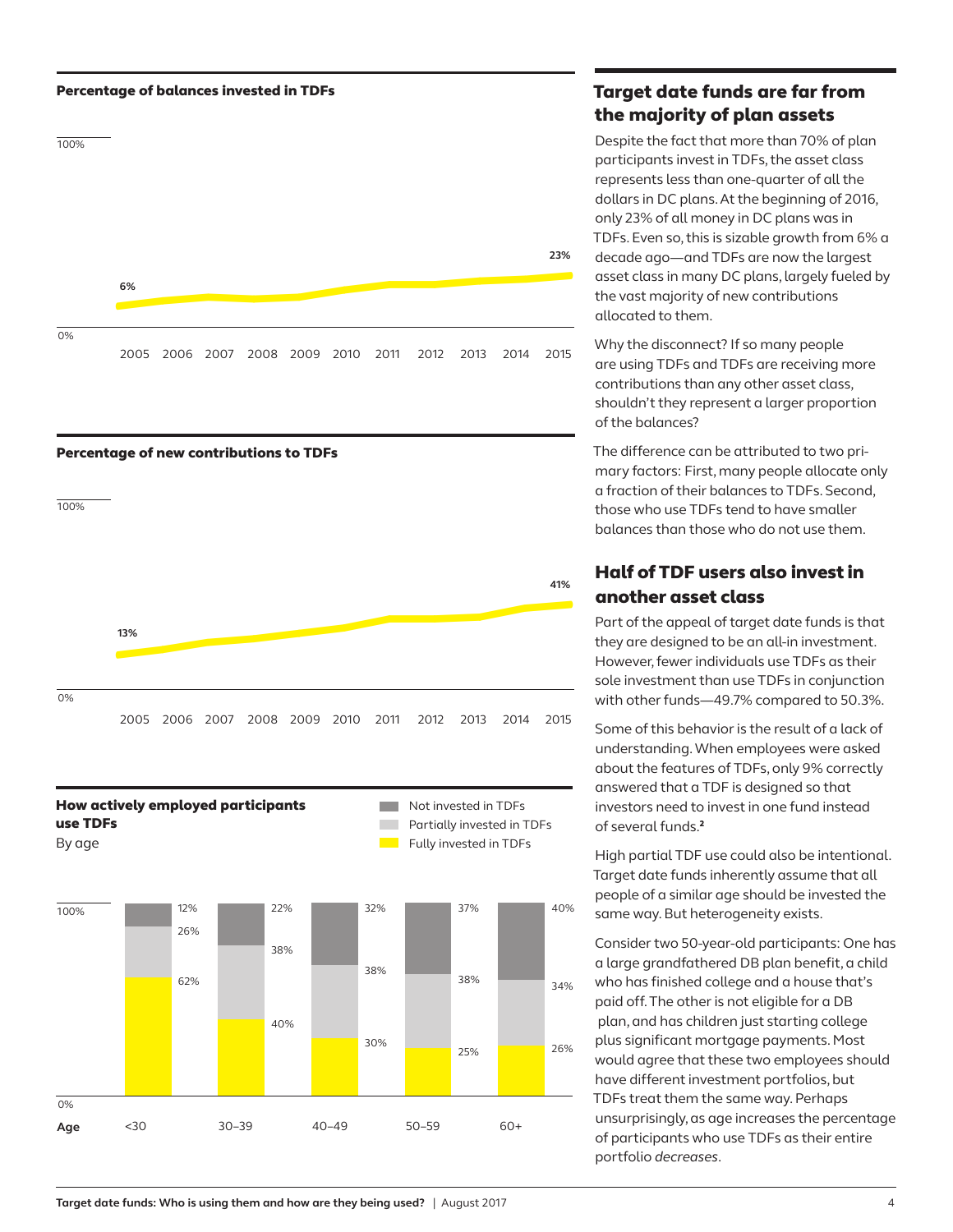

If participants want to allocate their assets differently from the TDF's established allocation for their age, they must divert part of their balance away from the TDF. On average, partial TDF users have 33% of their balances in TDFs. Some of these participants add equities to their portfolios, some add fixed income instruments, and still others fold in employer stock.

Over the last several years, we have seen market cycles favor different participant view-points on TDFs. In 2015, when markets generally posted negative returns, those without TDFs outperformed those who used them. However, over longer time horizons, participants with TDFs beat those who did not use them.

#### Median 3-year annualized rates of return





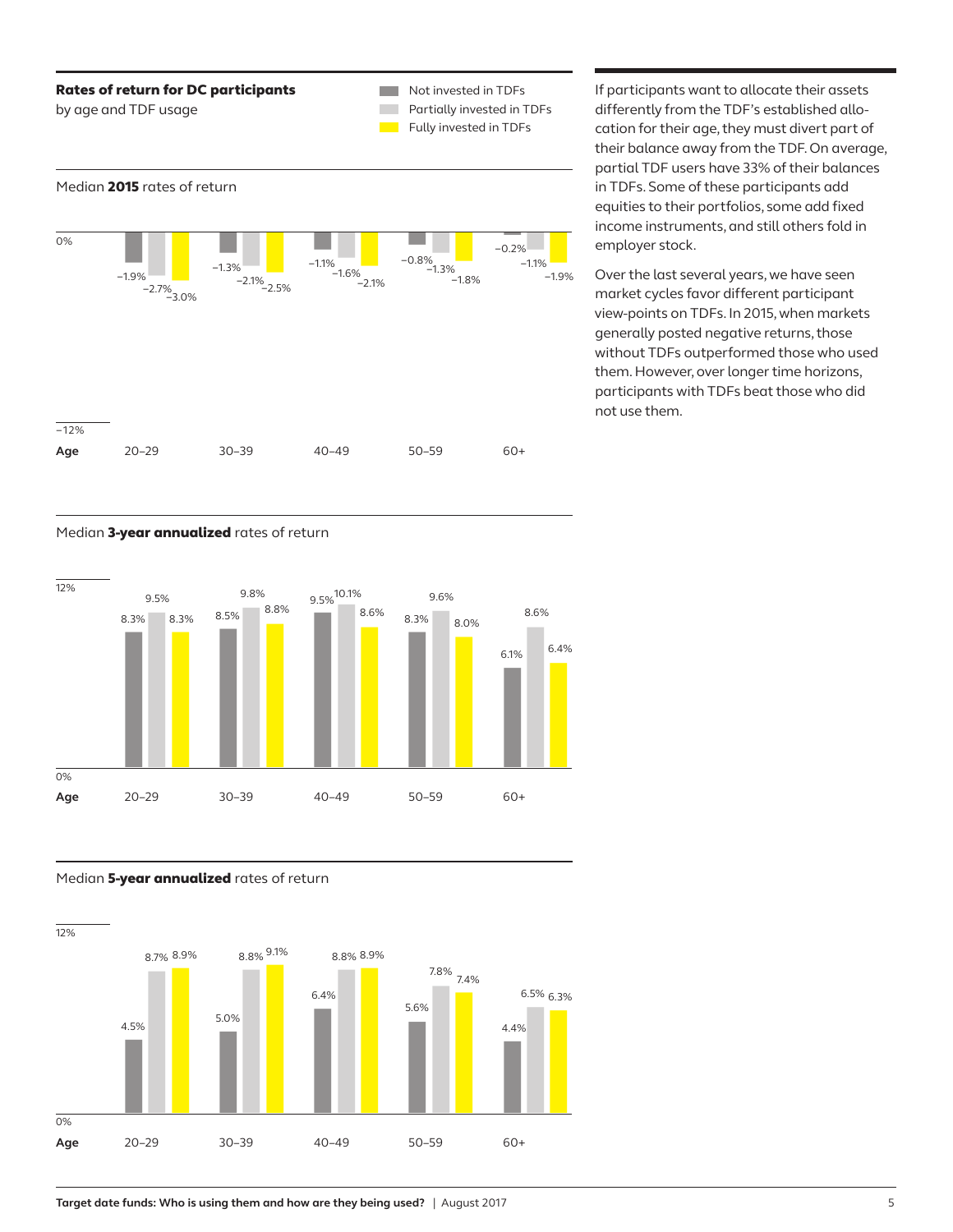#### Demographic differences among plan participants

by TDF usage

|                                      | <b>Not</b><br>invested<br>in TDFs | Partially<br>invested<br>in TDFs | <b>Fully</b><br>invested<br>in TDFs |
|--------------------------------------|-----------------------------------|----------------------------------|-------------------------------------|
| Percentage of population             | 29%                               | 36%                              | 35%                                 |
| Average age                          | 48                                | 45                               | 40                                  |
| Average tenure (years)               | 14                                | 19                               | 6                                   |
| Average compensation                 | \$62,000                          | \$64,000                         | \$46,000                            |
| Percentage male                      | 57%                               | 55%                              | 45%                                 |
| Average balance                      | \$137,000                         | \$111,000                        | \$26,000                            |
| Percentage with balance <\$10,000    | 17%                               | 22%                              | 62%                                 |
| Percentage with balance >\$100,000   | 37%                               | 30%                              | 6%                                  |
| Average percentage of balance in TDF | 0%                                | 33%                              | 100%                                |

# Fully invested target date fund users tend to have low balances

Participants who are fully invested in TDFs have an average plan balance of \$25,565, substantially less than the \$111,938 average for participants who are partially invested in TDFs and the \$136,704 average for participants who do not use TDFs at all. On average, full TDF users tend to be younger with shorter tenure and lower pay.

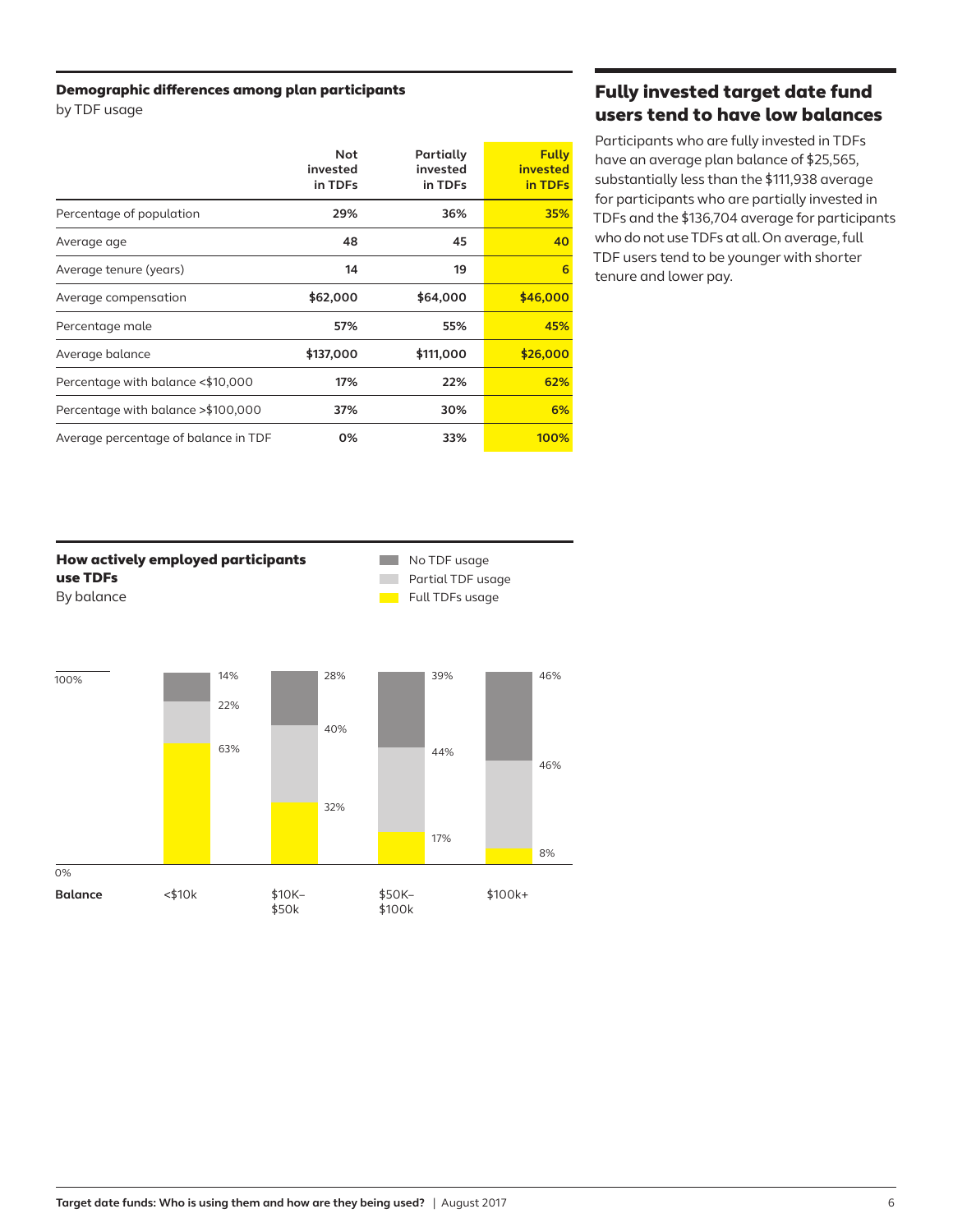# **CASE STUDY**

# Do participants choose the "correct" TDF?

Inherently and by definition, target date funds are designed to provide the optimal portfolio for a set investment horizon. For many within retirement plans, this time frame should correspond to retirement age—often age 65. Increasingly, plan sponsors are looking to see if participants are using the TDF that corresponds to their retirement age.

For this case study of one particular company, the chart below shows the specific vintage of TDF its actively employed participants are using. Each row is dedicated to individuals within a five-year age band and each column is the TDF maturity. The number in each cell is the percentage of people in the age cohort who are using the TDF fund. For example, the cell in the bottom left corner shows that among actively employed TDF users who are over age 68, 77% are primarily invested in an income fund.

The yellow cells correspond to the TDF maturity date that best corresponds to age 65. The dark gray cells are those who are within five years of age 65, recognizing that some people may have retirement ages that are slightly earlier or later than 65. The rest of the cells are shaded light gray and indicate a mismatch between the TDF vintage and age group.

As shown in this chart, the bulk of the participants are using the "correct" TDF or one with a maturity date that is very close to the "correct" one—the overall percentages were 68% in the yellow category, 22% in the dark gray, and 10% in the light gray.

This chart also shows that when many participants pick the "wrong" TDF, they tend to move very conservatively and choose the income fund. This could be intentional on the part of those participants or it may show a lack of understanding about TDFs.

According to Alight Solutions' *2016 Financial Mindset® Study*, 58% of workers said that they "don't know anything about target date funds."

|                   | rurget dute rund type/mutumty |      |      |      |      |      |      |      |      |      |
|-------------------|-------------------------------|------|------|------|------|------|------|------|------|------|
| Age               | Income                        | 2015 | 2020 | 2025 | 2030 | 2035 | 2040 | 2045 | 2050 | 2055 |
| 22 and<br>younger | 0%                            | 0%   | 1%   | 1%   | 1%   | 1%   | 1%   | 2%   | 27%  | 67%  |
| $23 - 27$         | 2%                            | 1%   | 1%   | 1%   | 1%   | 1%   | 1%   | 2%   | 58%  | 32%  |
| $28 - 32$         | 2%                            | 1%   | 1%   | 1%   | 1%   | 1%   | 1%   | 3%   | 86%  | 4%   |
| $33 - 37$         | 3%                            | 1%   | 1%   | 1%   | 2%   | 2%   | 4%   | 69%  | 17%  | 0%   |
| $38 - 42$         | 3%                            | 1%   | 2%   | 2%   | 3%   | 4%   | 67%  | 16%  | 2%   | 0%   |
| $43 - 47$         | 4%                            | 1%   | 1%   | 2%   | 4%   | 70%  | 15%  | 1%   | 1%   | 0%   |
| $48 - 52$         | 3%                            | 1%   | 2%   | 3%   | 67%  | 18%  | 2%   | 1%   | 1%   | 0%   |
| $53 - 57$         | 4%                            | 2%   | 5%   | 64%  | 19%  | 2%   | 2%   | 0%   | 2%   | 0%   |
| $58 - 62$         | 6%                            | 5%   | 63%  | 20%  | 2%   | 1%   | 2%   | 1%   | 1%   | 0%   |
| $63 - 67$         | 6%                            | 55%  | 27%  | 3%   | 3%   | 1%   | 1%   | 1%   | 1%   | 1%   |
| 68 and<br>older   | 77%                           | 16%  | 3%   | 1%   | 0%   | 0%   | 1%   | 1%   | 0%   | 0%   |

#### **Target date fund type/maturity**

- TDF maturity date best corresponds to age 65
- Within five years of age 65, recognizing that some people may have retirement ages that are slightly earlier or later than 65
- Mismatch between the TDF **Contract** vintage and age group

#### **Overall percentages**

When we look at participants overall, 68% are in a TDF with a maturity date that best corresponds to age 65 (yellow), 22% have a maturity date within five years of 65 (dark gray), and 10% are mismatched (light gray).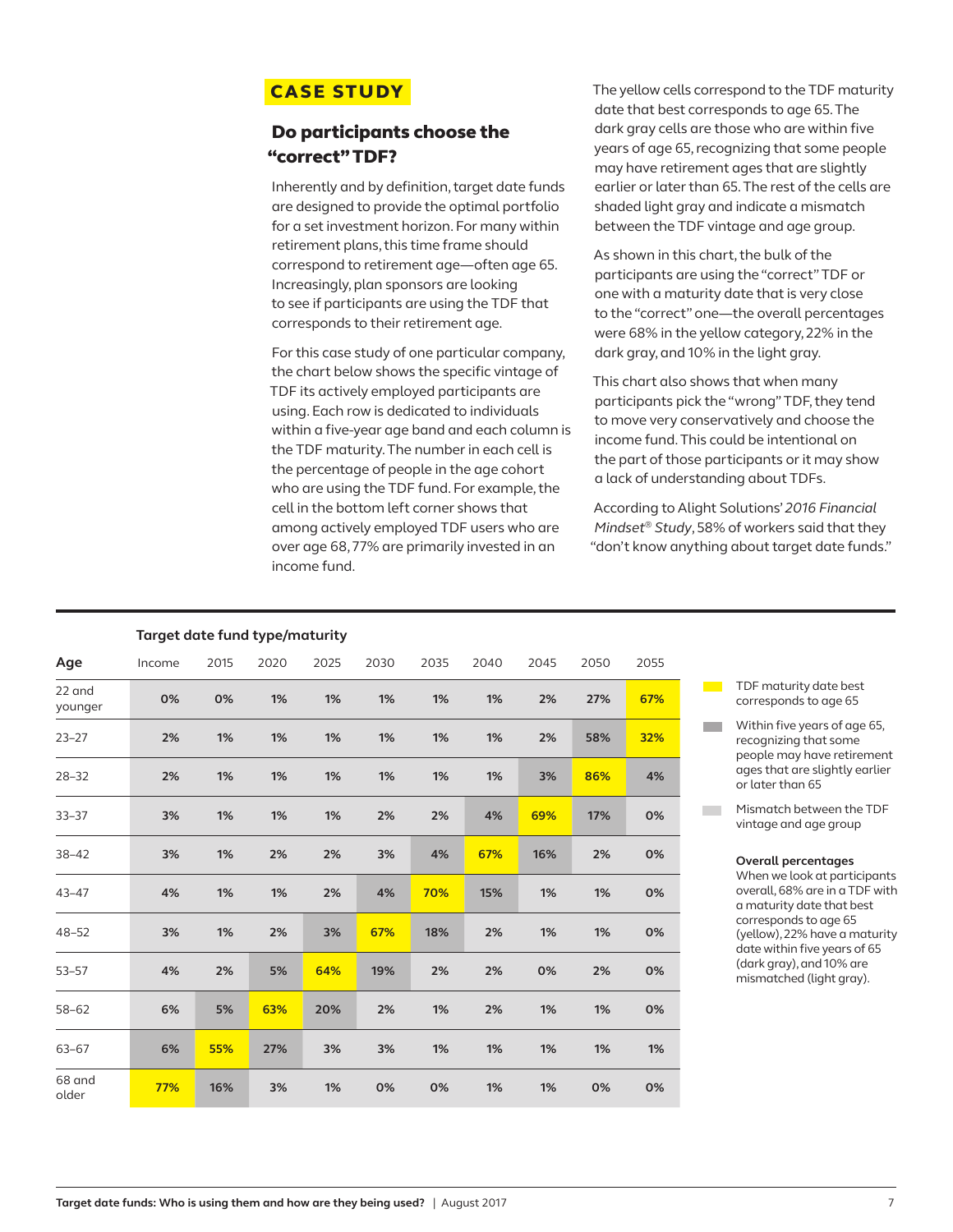#### TDF usage among plans



#### Demographic differences among TDF users

By enrollment method

|                                  | TDF users not subject<br>to automatic<br>enrollment in TDFs | <b>TDF users subject to</b><br>automatic enrollment<br>and default<br><b>investment in TDFs</b> |
|----------------------------------|-------------------------------------------------------------|-------------------------------------------------------------------------------------------------|
| Average plan balance             | \$78,696                                                    | \$50,923                                                                                        |
| Percentage male                  | 48.5%                                                       | 51.5%                                                                                           |
| Average age                      | 44.7                                                        | 39.5                                                                                            |
| Average tenure (years)           | 10.8                                                        | 5.7                                                                                             |
| Average salary                   | \$53,204                                                    | \$56,013                                                                                        |
| Average asset allocation to TDFs | 67%                                                         | 78%                                                                                             |

# The impact of automatic enrollment on TDF usage

Once the Pension Protection Act of 2006 paved the way for automatic enrollment and listed TDFs as a Qualified Default Investment Alternative, automatic enrollment and TDFs became linked. It would be difficult to discuss TDFs without acknowledging the impact automatic enrollment has had on these funds.

According to Alight Solutions' *2015 Trends & Experience in Defined Contribution Plans* survey, 58% of plan sponsors automatically enroll newly eligible participants in the plan. Among these employers, 81% use TDFs as their default investment option. Because automatic enrollment increases plan participation, participants who are subject to automatic enrollment are much more likely to use TDFs than participants who actively enroll.

Do people who are defaulted into TDFs behave the same way as people who actively enroll in TDFs? To answer that question, we can look at two data points: the average allocation to TDFs and the percentage of TDF users who are fully invested in TDFs.

On average, individuals who are automatically enrolled in TDFs allocate more of their balances to TDFs than participants who choose TDFs of their own accord (78% versus 67%). However, compared to actively enrolled TDF users, participants who are defaulted into TDFs have lower average plan balances and are younger. Most importantly, automatically enrolled TDF users have an average tenure that is roughly half that of actively enrolled TDF users, and this skews the numbers for overall average use.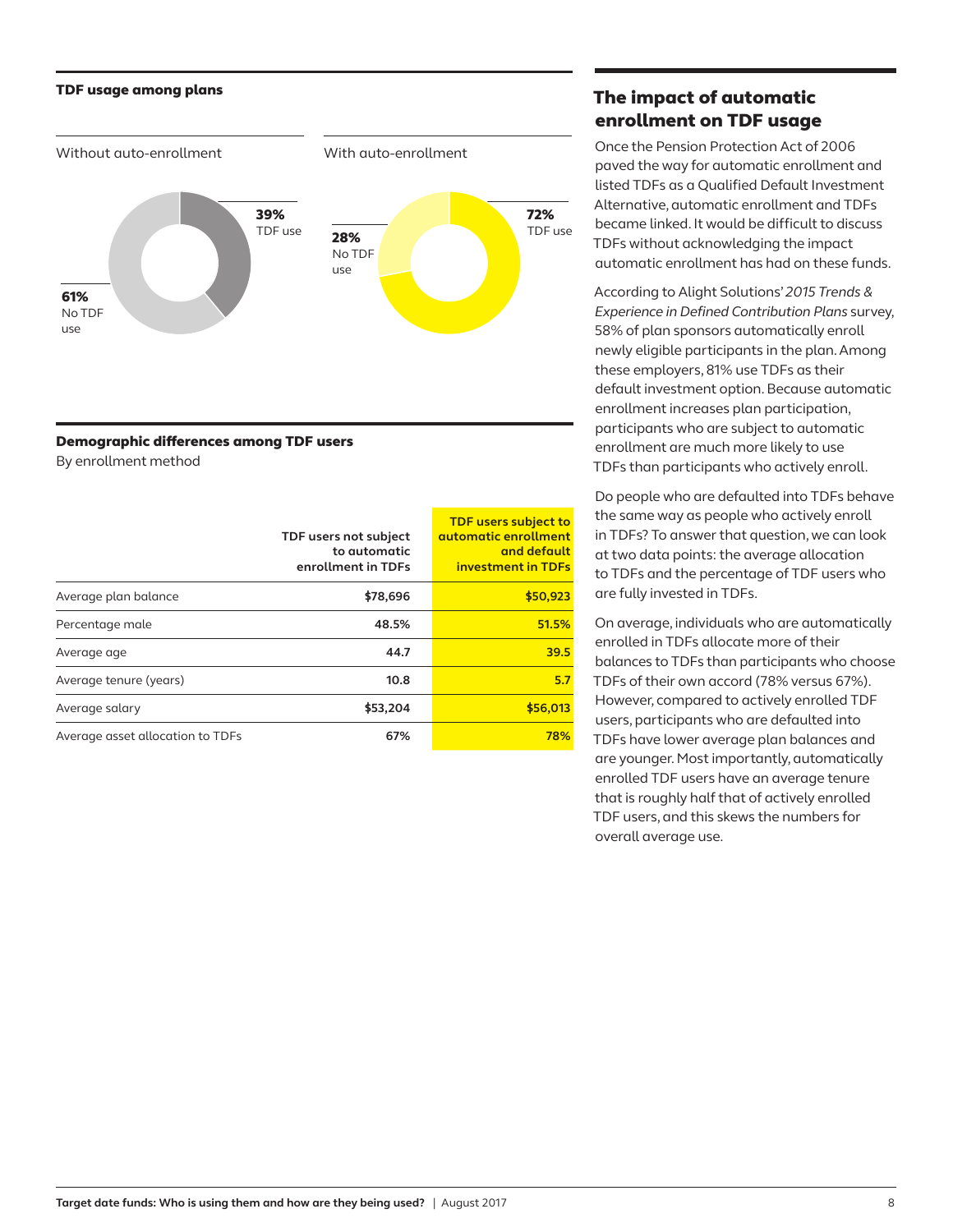

When we segment the different groups by tenure, the differences in TDF behavior are diminished. Regardless of how TDF users enter the plan, as tenure increases, TDF use decreases.



By tenure and enrollment method

**Actively enrolled TDF users** TDF users subject to automatic enrollment



Average percentage of DC balance allocated to TDFs

**Actively enrolled TDF users** TDF users subject to automatic enrollment

By tenure and enrollment method

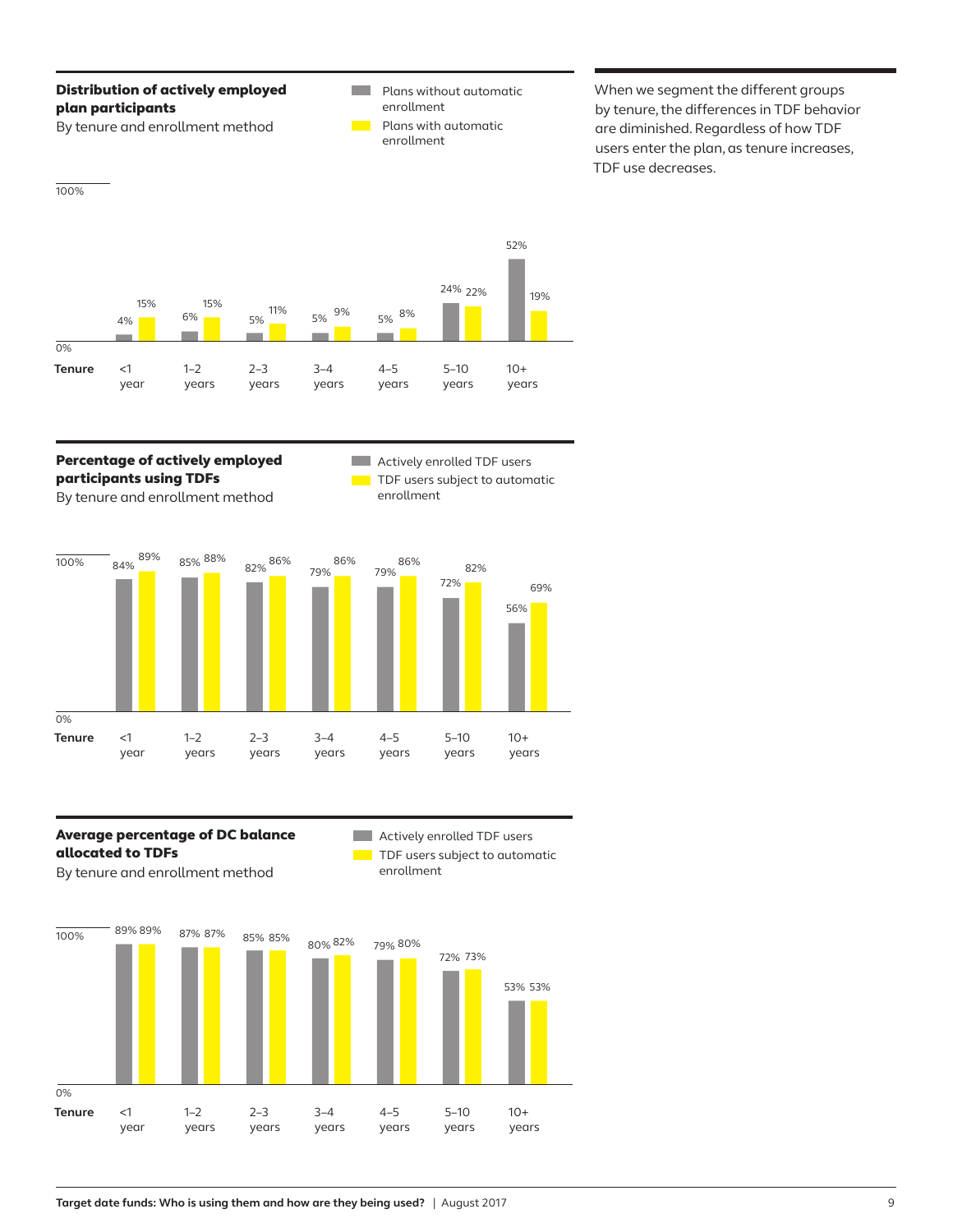Actively enrolled TDF users Automatically enrolled TDF users



# fully invested in TDFs By tenure and enrollment method

**Tenure** <1

0%

year

1–2 years



# $80\% 79\%$  77% 72% 71% 66% 62% 62% 59% 55% 50% 43% 43% 43% 43% 43% 62% 62% 59% 55% 50% 43% 43% 43% 43% 44% 66% 62% 62% 59% 55% 55% 56% 43% 44% 45 80% 79% 72% 71% 66% 62% 62% 59% 55% 50% 43% 27% 24% 100%

3–4 years

4–5 years

5–10 years  $10+$ years

2–3 years

# What about full versus partial usage?

Do people who choose to invest in TDFs utilize them more appropriately than people who are defaulted into them? Overall, a higher percentage of automatically enrolled TDF users than actively enrolled TDF users invest their entire portfolio in TDFs (56% versus 46%). However, as with TDF usage, there is little difference between the two groups if we isolate them by service.

The bar chart at left shows that the differences between automatically enrolled TDF users and actively enrolled TDF users are more a function of their length of service than their **Percentage of TDF users who are Mattively enrolled TDF users** method of entering the plan.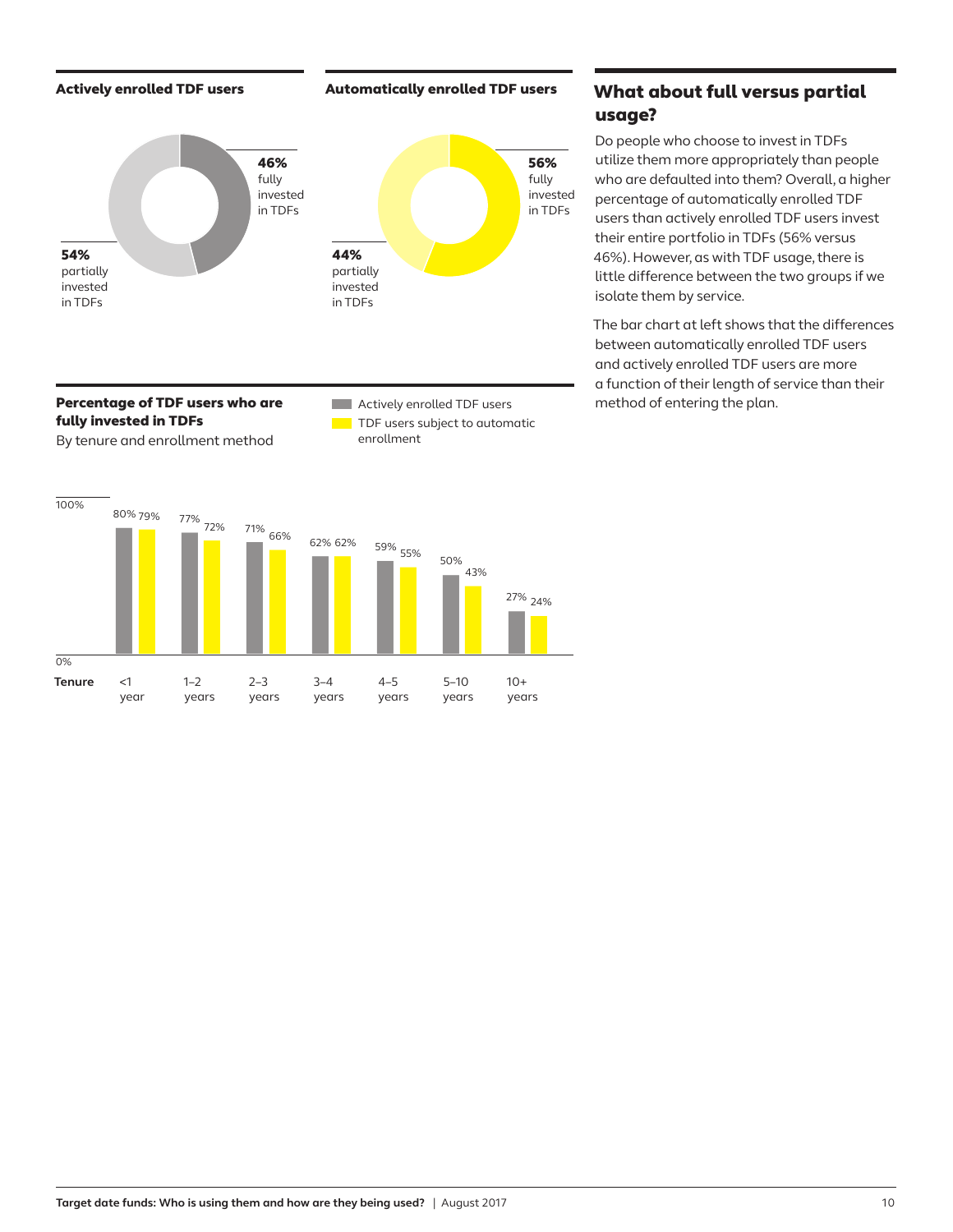

# **CASE STUDY**

# What about re-enrollment?

Some plan sponsors have been considering plan re-enrollments in which individuals' accounts are mapped to the age-appropriate TDF at a specified date unless the participant opts out. According to Alight Solutions' *2015 Trends & Experience in Defined Contribution Plans*, 7% of plan sponsors had recently re-enrolled participants and another 3% were planning to do so.

Based on data from case studies, plan sponsors that go through a re-enrollment exercise can expect to see an increase in the percentage of individuals who use TDFs. Moreover, the number of participants who are fully invested in TDFs will likely increase as well. However, plan sponsors should not expect all TDF users to fully invest in the funds, and the resulting spikes in TDF usage may not be long term.

The chart to the left shows data from a company that re-enrolled participants in a TDF. Data from six months before the re-enrollment showed that roughly 70% of participants had allocated some money to the TDFs, with most of these participants being partial TDF users. For this client, the impact of re-enrollment was profound: TDF usage increased, with the number of full TDF users more than doubling.

However, when we looked at data from six months after the re-enrollment, we found that some of the gains had retreated. Full TDF use dropped by 8 percentage points and partial TDF use grew. But overall, 80% of participants still had some money allocated to TDFs, with full TDF users outnumbering partial TDF users four to one.

Of course, plan sponsors should act carefully when carrying out a re-enrollment. Plan participants should not feel surprised by the event. They should receive ample communication about the process and be provided a long timeline until the event. Plan sponsors must also consider the impact on non-TDF plan investments that may see their asset sizes shrink.